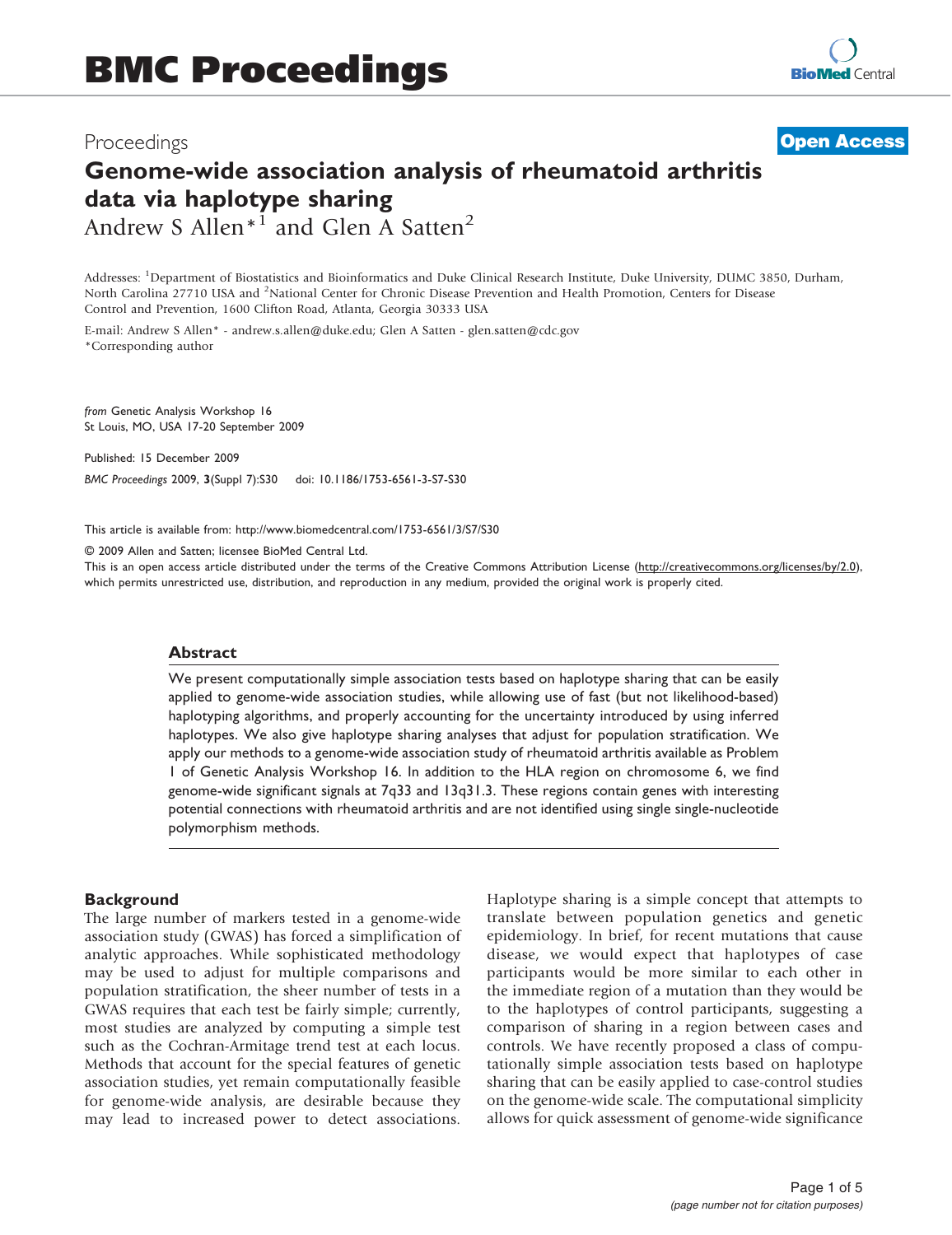while adjusting for population stratification via a stratified analysis employing the two-step method of Epstein et al. [[1](#page-3-0)]. We apply this methodology to the rheumatoid arthritis (RA) whole-genome association data available as Problem 1 of Genetic Analysis Workshop 16.

#### Methods

We begin by giving an overview of the class of test statistics we consider. A more detailed presentation of our approach can be found in Allen and Satten [[2](#page-3-0)]. Let  $d_i$ and  $z_i$  indicate disease status and stratum membership, respectively, for the  $i^{\text{th}}$  individual. We consider haplotypes of fixed length L so that there are  $\mathbb{L} = 2^L$  possible haplotypes to consider. Let  $\tilde{\rho}_{k,z}$ ,  $\tilde{\pi}_{k,z}$ , and  $\tilde{\rho}_{k,z}$  be  $\mathbb{L}$ dimensional vectors having  $j<sup>th</sup>$  components given by the frequency of haplotypes, in stratum  $z$ , among the cases, controls, and the entire sample, respectively. Define the  $\mathbb{L} \times \mathbb{L}$  matrix  $\mathbb{S}_k$  whose  $(j, j')$  element is the sharing between the j<sup>th</sup> and j<sup>th</sup> haplotypes about a fixed locus k. Here we measure sharing by the maximum information length contrast [\[3\]](#page-3-0) metric which counts the number of single-nucleotide polymorphisms (SNPs) that the  $j<sup>th</sup>$  and j<sup>th</sup> haplotypes share identically by state in a window centered at locus  $k$ . To simplify notation we drop the index  $k$ , though it should be understood that all quantities are computed relative to a given locus  $k$ . For each locus, we consider statistics of the form

$$
U(w, \gamma) = \sum_{z} w_{z} \gamma_{z}^{T} S(\tilde{\rho}_{z} - \tilde{\pi}_{z}), \qquad (1)
$$

where  $\gamma$  is a  $\mathbb L$  -dimensional vector that defines the member of the class and  $w_z$  is a scalar weight function. Implicit in these definitions is a "working" model  $\phi$  (h|g) the probability of diplotype  $h$  given multilocus genotype  $g$ . This model is used when we compute  $\tilde{\rho}_z - \tilde{\pi}_z$ , and  $\tilde{\tilde{p}}_i$ , the distribution of haplotypes consistent with the  $i^{\text{th}}$  individual's observed genotype data, under phase ambiguity. It is not hard to show that (1) can be derived as the efficient score of a model within the class of models previously studied by Allen and Satten [\[4](#page-3-0)]. As a consequence, they remain valid even if the "working" model  $\phi$  (h|g) is misspecified. Further, it is not necessary to adjust the variance of our test statistic to account for uncertainty in haplotype frequencies. We exploit these facts by choosing computationally fast, though perhaps inconsistent, estimates of  $\phi$  (h|g) secure in the fact that such a choice will not affect the validity of our testing procedure. Here we consider two members of the class given by Eq. (1): first, the "*p*" statistic in which  $\gamma = \tilde{p}_z$ , and the "cross" statistic in which  $\gamma_z = (\tilde{\rho}_z - \tilde{\pi}_z)$ .

We can interpret the " $p$ " and "cross" statistics as testing for differences in sharing between cases and controls in

the direction of  $\tilde{p}_z$  and  $\tilde{p}_z - \tilde{\pi}_z$ , respectively. The "p" statistic has the simple variance estimator,

$$
V(\tilde{p}) = \sum_{z} w_{z}^{2} \tilde{p}_{z}^{T} S \hat{\Sigma}_{z} S \tilde{p}_{z}, \text{ where } \hat{\Sigma}_{z} = \sum_{i} \frac{I(z=z_{i})}{n_{di}^{2}} \tilde{p}_{i} \tilde{p}_{i}^{T}.
$$

For the "cross" statistic the situation is a bit more complex. We can show that  $U(w, \tilde{\rho} - \tilde{\pi}_k)$  is distributed as a mixture of independent  $\chi^2$  variates with weights given by the eigenvalues of  $\hat{\Sigma}_z$  *s*. We approximate this distribution using the three-moment approximation of Imhoff [\[5](#page-3-0)], which has the computational advantage of only depending on the trace of  $(\hat{\Sigma}_z \otimes)^m$  for  $m = 1, 2, 3$ .

We applied our proposed haplotype sharing methodology to the RA data provided in Genetic Analysis Workshop 16 Problem 1. This data set has been described elsewhere but, in brief, contains genotypes that include over 545,000 unique SNPs for 868 patients with RA and 1194 controls.

#### Genotypes, haplotypes, and quality control

Following Fellay et al. [\[6\]](#page-3-0), we excluded data from SNPs that had extensive missingness (missingness >10), deviations from Hardy-Weinberg equilibrium (p-value < 0.001 in controls), and low minor allele frequency (<0.2%). After this quality control (QC) filtering, 530,817 SNPs remained. Using the software package PLINK [\[7\]](#page-3-0), we confirmed that all pairs of individuals shared less than 12.5% of SNP alleles (the threshold used by Fellay et al.) identically by descent. Thus, no individuals were excluded for cryptic relatedness. No individuals were excluded for missingness.

We used a computationally efficient estimator of the distribution of haplotypes given the observed genotype data  $\phi$  (h|g). The phasing program ent [\[8](#page-3-0)] was used to impute a single diplotype for each chromosome of each study participant. For a given window, the empirical distribution of the imputed haplotypes composed of SNPs in the window was used as a simple haplotype frequency estimator. Haplotype frequency estimates computed in this way were then used in specifying the "working" model for  $\phi$  $(h|g)$ , assuming Hardy-Weinberg equilibrium. We note that although we imputed individual haplotypes as a simple way to estimate  $\phi$  (h|g), that when computing  $\tilde{p}_z$ ,  $\tilde{\pi}_z$ , and  $\tilde{p}_i$ , we summed individual contributions over  $\phi$  (h|g), and therefore, explicitly accounted for phase ambiguity. As discussed above, misspecification of  $\phi$  (h|g) will not affect the validity of the haplotype-sharing tests.

#### Adjustment for confounding due to population stratification

We used the stratification score of Epstein et al. [\[1](#page-3-0)] to adjust our analyses for confounding due to population stratification. In Epstein et al. [[1\]](#page-3-0), partial least squares (PLS)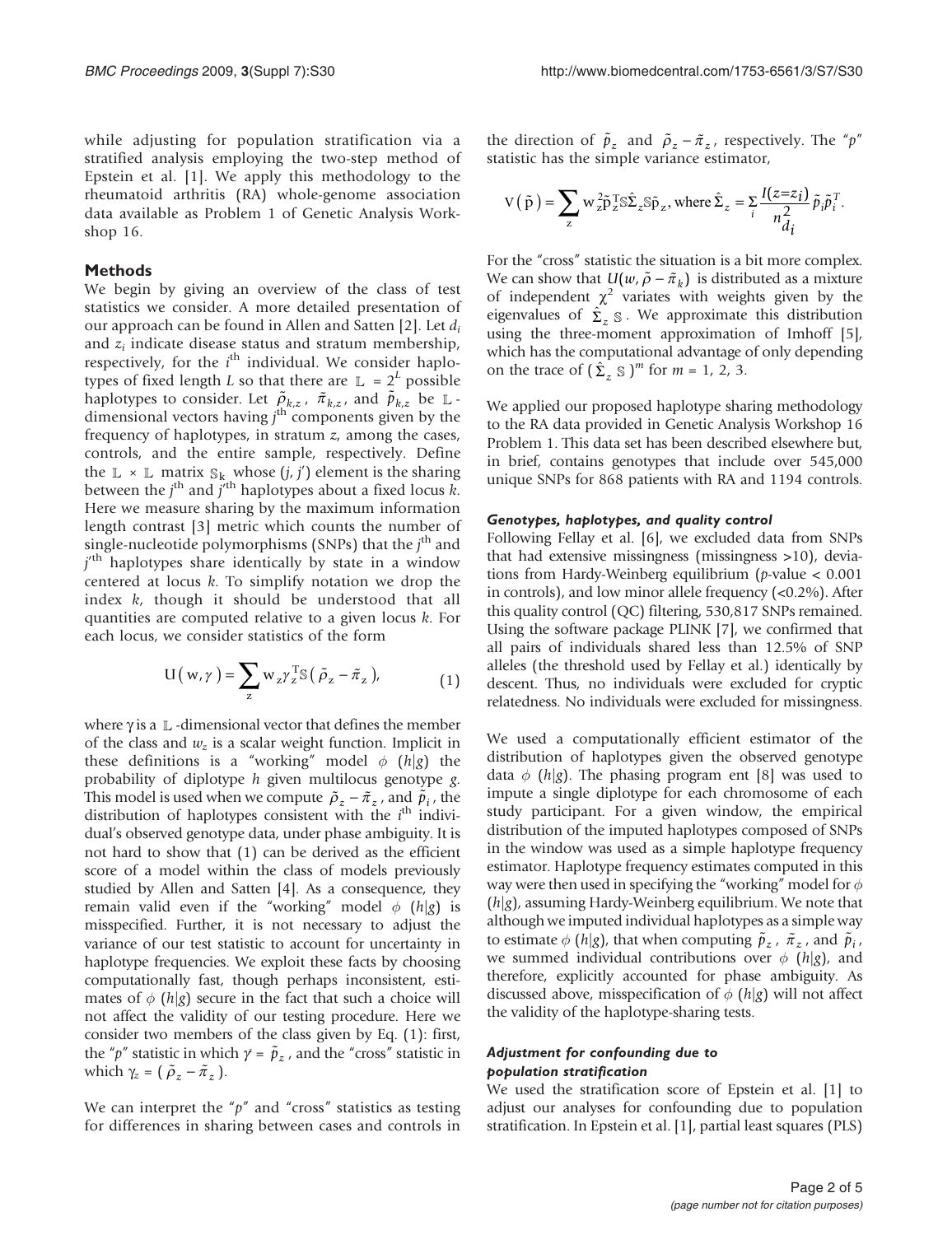<span id="page-2-0"></span>were used to estimate the stratification score. Here we used a modified principal-component (PC) approach [[6\]](#page-3-0) in place of PLS. This modified PC approach captures the large-scale genetic variation in the data by minimizing the influence of a few high linkage disequilibrium (LD) regions from dominating the first few PCs. This is accomplished by excluding SNPs that reside in regions of known high LD from the PC analysis and then further pruning the PC SNP set to minimize the LD between the remaining SNPs [[6](#page-3-0)]. Using the first few PCs, four individuals (D0009459, D0011466, D0012257, and D0012446) were found to be significant outliers, suggesting appreciable non-white ancestry. These individuals were excluded from subsequent analyses and when the PC analysis was repeated, no further outliers were identified. The first ten PCs were then used in a logistic model of disease to estimate each individual's stratification score– their predicted probability of being a case given the genomic information contained in the PCs. Four strata were then formed based on the quantiles of the stratification scores, for use in a stratified haplotype-sharing analysis. For each locus  $k$ , we used the sample size in the  $z^{\text{th}}$  stratum as the weight function  $w_z$  in Eq. (1).

#### Genome-wide haplotype sharing analysis

The final analysis data set consisted of 517,843 autosomal SNP genotypes that passed QC from 868 case participants



P test





#### Figure 1

Manhattan plot of -log<sub>10</sub>(p-value)s of haplotype sharing tests for autosomal SNPs passing QC filtering. Solid horizontal line represents Bonferroni genome-wide threshold. Dashed horizontal line represents genome-wide threshold estimated via permutation.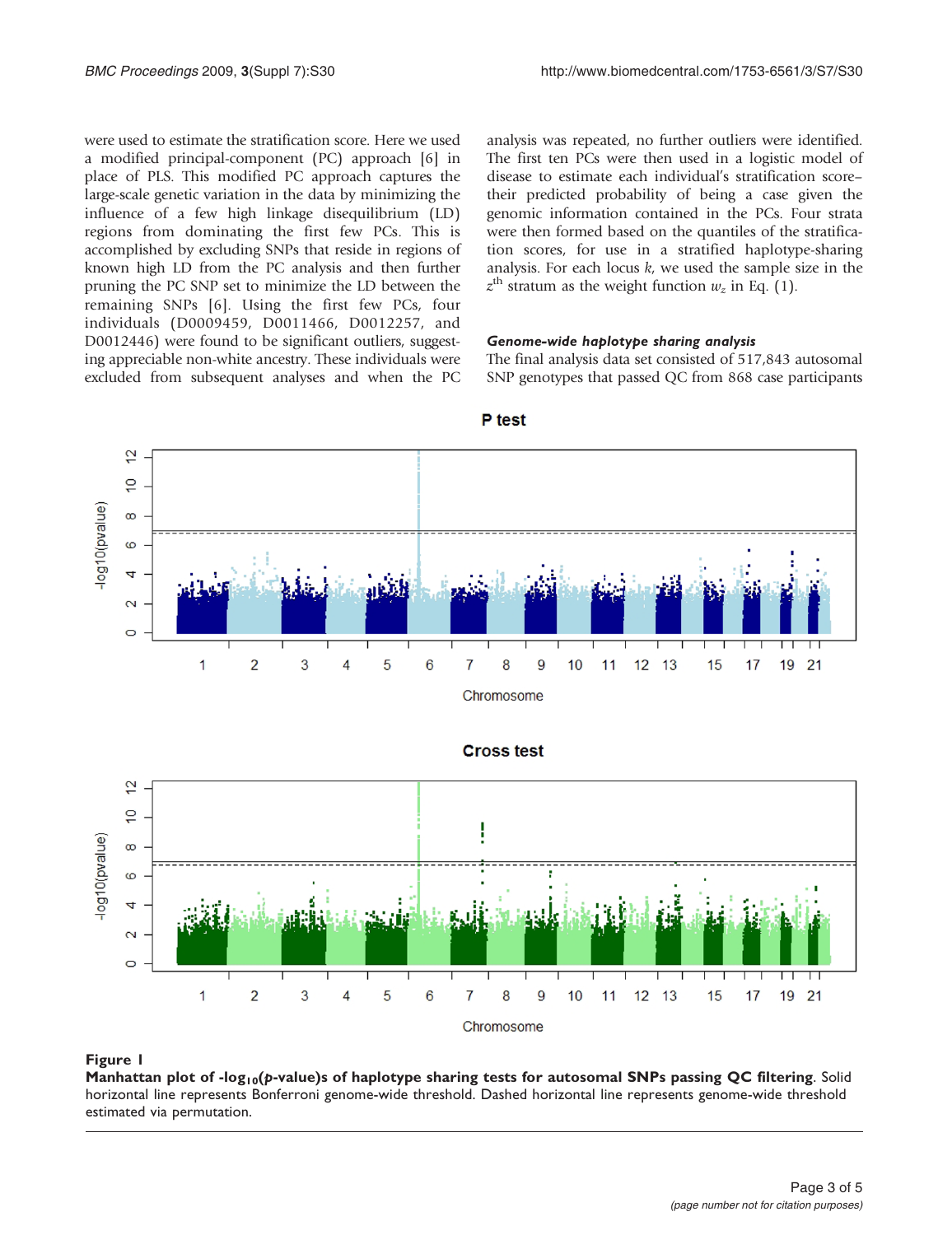<span id="page-3-0"></span>with RA and 1190 control participants. To this data set we applied two stratified haplotype-sharing tests: the cross test and the p test. Each test was calculated using a sliding window of seven SNPs. We measured inflation of test statistics due to residual population stratification by the variance inflation factor (VIF), defined as ratio of the median of the observed and expected chi-square statistics across the genome. Permutation tests were conducted by randomly permuting case/control labels within each strata and then capturing the minimum  $p$ -value of each statistic across the genome for each permutation. We estimated genome-wide significance by comparing the observed p-values to this permutation distribution.

## **Results**

We first confirmed the stratification score controlled for inflation due to population stratification. An unadjusted single locus analysis [9] showed a VIF of 1.44, suggesting that significant stratification exist in these data. The stratified  $p$  and cross tests had VIFs of 1.03 and 1.04, respectively, suggesting minimal residual inflation. The results of these stratified haplotype sharing analyses across autosomal SNPs are given in [Figure 1.](#page-2-0)

Outside the HLA region on chromosome 6, the  $p$  test shows no further regions associated with RA. However, the cross test implicated two genomic regions having  $log_{10}(p$ -value)s that exceed the permutation-based genome-wide threshold. These regions are: 7q33 (windows centered at rs6467709, rs6964837, rs834092, rs834082, rs834067, rs1646366, rs834063, and rs864434), and 13q31.3 (window centered at rs9584093). Each of these regions contain genes with interesting potential connections with RA. The region on chromosome 7 is adjacent to the pleiotrophin gene (PTN), which has been found to be up-regulated in synovial tissues from patients with RA [[10\]](#page-4-0). The region on chromosome 7 contains glypican 6 (GPC 6). Glypicans have been shown to be expressed differentially in chronically inflamed synovium [[11\]](#page-4-0).

## Conclusion

Apart from the HLA region on chromosome 6, none of the regions implicated in our analysis were found by a single-locus GWA analysis that was appropriately corrected for population stratification [9]. This suggests that haplotype-based methods should have a role in the analysis of GWAS. The current approach of single-locus tests, possibly followed by a small-scale application of haplotype methods in candidate regions or regions where the single-SNP results are significant or almost significant may miss regions where a haplotype-based approach would find a signal. More generally, the strategy of evaluating haplotype methods by evaluating their performance in regions implicated by singleSNP methods may result in the false impression that single-SNP methods out-perform haplotype-based methods.

## List of abbreviations used

GPC 6: Glypican 6; GWAS: Genome-wide association study; LD: Linkage disequilibrium; PC: Principal component; PLS: Partial least squares; QC: Quality control; RA: Rheumatoid arthritis; SNP: Single-nucleotide polymorphism; VIF: Variance inflation factor.

## Competing interests

The authors declare that they have no competing interests.

## Authors' contributions

ASA and GAS conceived the study and planned the analyses. ASA analyzed the data. ASA and GAS wrote the manuscript.

## Acknowledgements

The Genetic Analysis Workshops are supported by NIH grant R01 GM031575 from the National Institute of General Medical Sciences.

ASA acknowledges support from grants R01 MH084680 and K25 HL077663 from the National Institutes of Health.

This article has been published as part of BMC Proceedings Volume 3 Supplement 7, 2009: Genetic Analysis Workshop 16. The full contents of the supplement are available online at [http://www.biomedcentral.com/](http://www.biomedcentral.com/1753-6561/3?issue=S7) [1753-6561/3?issue=S7](http://www.biomedcentral.com/1753-6561/3?issue=S7).

#### **References**

- Epstein MP, Allen AS and Satten GA: [A simple and improved](http://www.ncbi.nlm.nih.gov/pubmed/17436246?dopt=Abstract) [correction for population stratification in case-control](http://www.ncbi.nlm.nih.gov/pubmed/17436246?dopt=Abstract) [studies.](http://www.ncbi.nlm.nih.gov/pubmed/17436246?dopt=Abstract) Am J Hum Genet 2007, 80:921–930.
- 2. Allen AS and Satten GA: A novel haplotype sharing approach for genome-wide case-control association studies implicates the calpastatin gene in Parkinson's disease. Genet Epidemiol in bress.
- 3. Bourgain C, Genin E, Quesneville H and Clerget-Darpoux F: [Search](http://www.ncbi.nlm.nih.gov/pubmed/11409410?dopt=Abstract) [for multifactorial disease susceptibility genes in founder](http://www.ncbi.nlm.nih.gov/pubmed/11409410?dopt=Abstract) [populations.](http://www.ncbi.nlm.nih.gov/pubmed/11409410?dopt=Abstract) Ann Hum Genet 2000, 64:255–265.
- 4. Allen AS and Satten GA: [Robust estimation and testing of](http://www.ncbi.nlm.nih.gov/pubmed/17948229?dopt=Abstract) [haplotype effects in case-control studies.](http://www.ncbi.nlm.nih.gov/pubmed/17948229?dopt=Abstract) Genet Epidemiol 2008, 32:29–40.
- 5. Imhoff JP: Computing the distribution of quadratic forms in normal variables. Biometrika 1961, 48:419–426.
- 6. Fellay J, Shianna KV, Ge D, Colombo S, Ledergerber B, Weale M, Zhang K, Gumbs C, Castagna A, Cossarizza A, Cozzi-Lepri A, De Luca A, Easterbrook P, Francioli P, Mallal S, Martinez-Picado J, Miro JM, Obel N, Smith JP, Wyniger J, Descombes P, Antonarakis SE, Letvin NL, McMichael AJ, Haynes BF, Telenti A and Goldstein DB: [A](http://www.ncbi.nlm.nih.gov/pubmed/17641165?dopt=Abstract) [whole-genome association study of major determinants for](http://www.ncbi.nlm.nih.gov/pubmed/17641165?dopt=Abstract) [host control of HIV-1.](http://www.ncbi.nlm.nih.gov/pubmed/17641165?dopt=Abstract) Science 2007, 317:944-947.
- 7. Purcell S, Neale B, Todd-Brown K, Thomas L, Ferreira MA.<br>Bender D, Maller J, Sklar P, de Bakker PI, Daly MJ and Sham PC.<br>**[PLINK: a toolset for whole-genome association and](http://www.ncbi.nlm.nih.gov/pubmed/17701901?dopt=Abstract) [population-based linkage analysis.](http://www.ncbi.nlm.nih.gov/pubmed/17701901?dopt=Abstract)** Am J Hum Ge 81:559–575.
- 8. Gusev A, Mãndoiu II and Pașaniuc B: [Highly scalable genotype](http://www.ncbi.nlm.nih.gov/pubmed/18451434?dopt=Abstract) [phasing by entropy minimization.](http://www.ncbi.nlm.nih.gov/pubmed/18451434?dopt=Abstract) IEEE/ACM Trans Comput Bio.<br>Bioinform 2008, 5:252–261.
- 9. Sarasua SM, Collins JS, Williamson DM, Satten GA and Allen AS: Effect of population stratification on the identification of